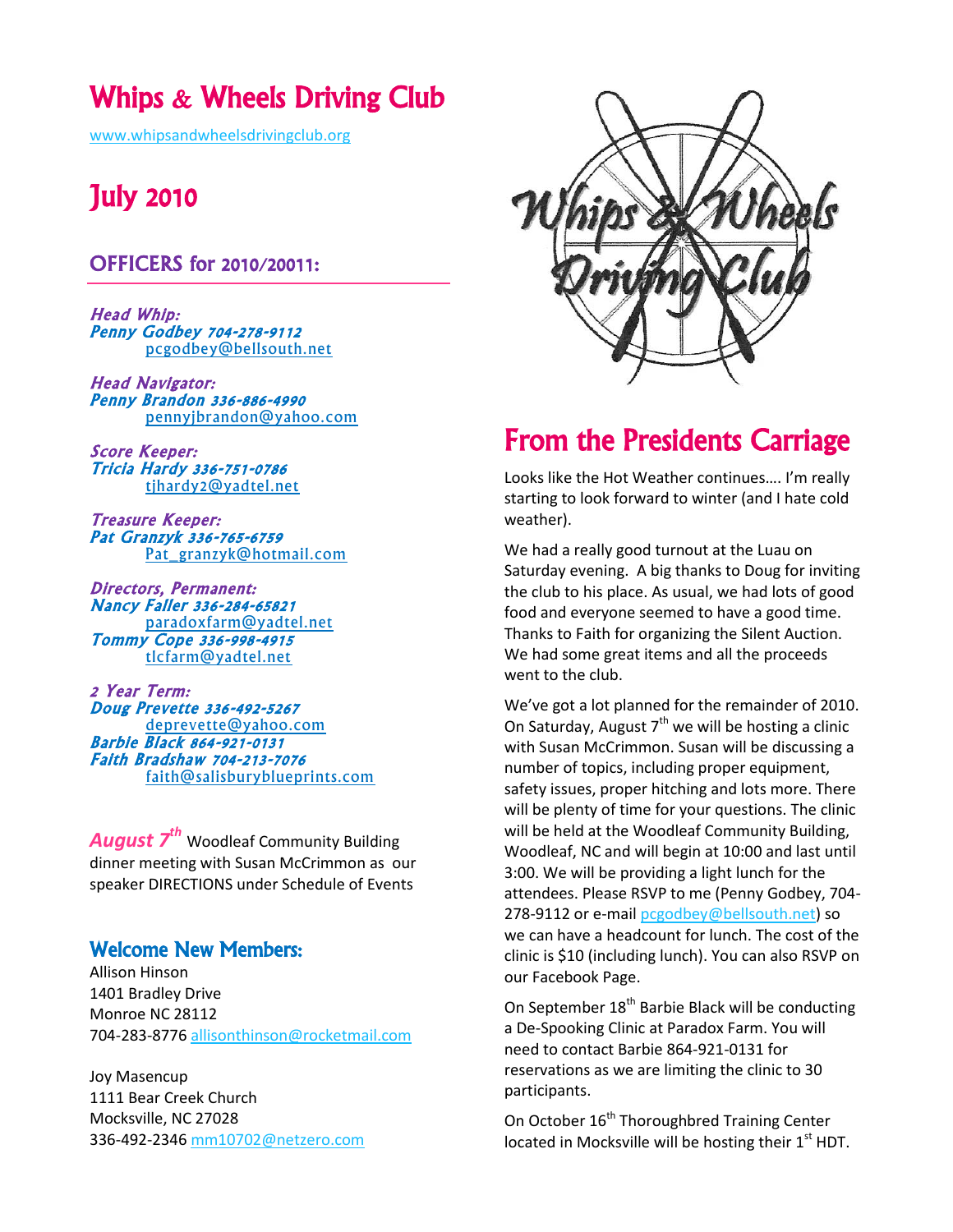Beth McCashin is very excited about this event and is hoping for a big turnout. Beth has asked that if there is anyone who would like to volunteer, she would appreciate the help. You can contact Barbie or Trisha to get your name on the volunteer list. Barbie Black 864-921-0131. For more information check out our web site:

[http://www.whipsandwheelsdrivingclub.org/ttc\\_h](http://www.whipsandwheelsdrivingclub.org/ttc_hdt.htm) [dt.htm.](http://www.whipsandwheelsdrivingclub.org/ttc_hdt.htm) Hopefully, this can become an annual event.

Oct 30 is our annual Halloween bash at Paradox and Nov 20 the Turkey Trot at Tommy & Karen Cope's TLC Farm.

Remember to check our Facebook page. We currently have 34 friends and are adding more each week. We are posting our events, directions and pictures on our page and you can also RSVP to the events from the page. Penny Brandon continues to do a great job keeping the page current.

See you at the August clinic,

PennyG

# **Luau**, July 24, 2010

HOT HOT & HOTTER….. The morning drive at Doug's must have been wicked for those who showed up, (I was not one of them with a black horse! Chris Peckham, Jay & Megan Moore, Tiffany & Kai Ehnes and Nancy Faller & Tonya braved the heat to come drive.

The Luau that afternoon was just as HOT & humid, if you moved away from the multiple fans Doug had going it was VERY HOT. HOWEVER, as usual we had great food and camaraderie! Faith had a Silent Auction set up and there were many items donated, we ended up making \$116.00 for the club. Thank you all who donated and purchased items. We added 2 new members to our group too.

After dinner (6:10 pm), Penny Godbey held a brief general meeting and went over the list of our upcoming events. See above President's Letter. The meeting adjourned about 6:25 pm and the Silent Auction closed at 6:30pm.

July 3rd, 2010 Barbie Black, Penny Godbey & I met with Beth McCashin at TTC to discuss the HDT Beth

\_\_\_\_\_\_\_\_\_\_\_\_\_\_\_\_\_\_\_\_\_\_\_\_\_\_\_\_\_\_\_\_\_\_\_\_\_\_\_\_

will be hosting Oct 16th. Beth showed us what she was thinking in terms of a dressage area large enough for the carriages and the arena for the cones course. We did have to guide her away from some of the hills she wanted to include in the marathon course. We discussed a training clinic after the marathon for beginners who think they might want to try a more formal obstacle in the future, at a cost of \$10.00. Beth said she could stable a limited # of horses for \$20.00 per night to include shavings, and if your camper is self contained she could let people camp for \$20.00 per night, first come first serve, she can also arrange stabling at a few nearby farms for the same price. Beth also made some suggestions for motels for out of the area people. We told her we would like to do a Friday night dinner of some sort and she suggested the Feed Bag about 7 miles away, of course we had to go check it out for lunch and the food is EXCELLENT! The Feed Bag told us they could also cater a meal instead of us going to the restaurant, which would make it nice for those who would rather stay at the farm for the Social Hour around the campfire Beth would like to do. In the BOD minutes, we suggested \$50.00 for the entry fee but Beth feels she will need \$75.00 since she has EMT, advertising, ribbons, Judge, TD and other things she will need to cover costs. Barbie has obtained the services of an EMT free, but it seems the 2 people she had in mind for judges have conflicts with Oct  $16<sup>th</sup>$  and cannot come so the judge might need to be paid along with travel expenses. \$75.00 is STILL a very good deal. I am going to check out the motels to see if they will offer any discounts, Penny will compile a sponsor sign up form and Barbie is going to check into getting Austin Cavernous from WXII to come out and get us some publicity for the event (this was at Beth's suggestion). Beth is going to offer ribbons to  $6<sup>th</sup>$  place in all 3 divisions and there will be a Team Challenge (one person from each division will be on a team and the team with the lowest combined overall score will be the winner). As soon as we can get a flyer put together I will post it on our website and on the CD-L, Penny will cover the NC Horse news and the Ag Review. Overall, I would say we had a VERY productive meeting today.

## **CCC SUMMER SEMINAR**

Barbie Black & I attended the CCC Sumer Seminar, but Barbra MaDill wrote the following I saw no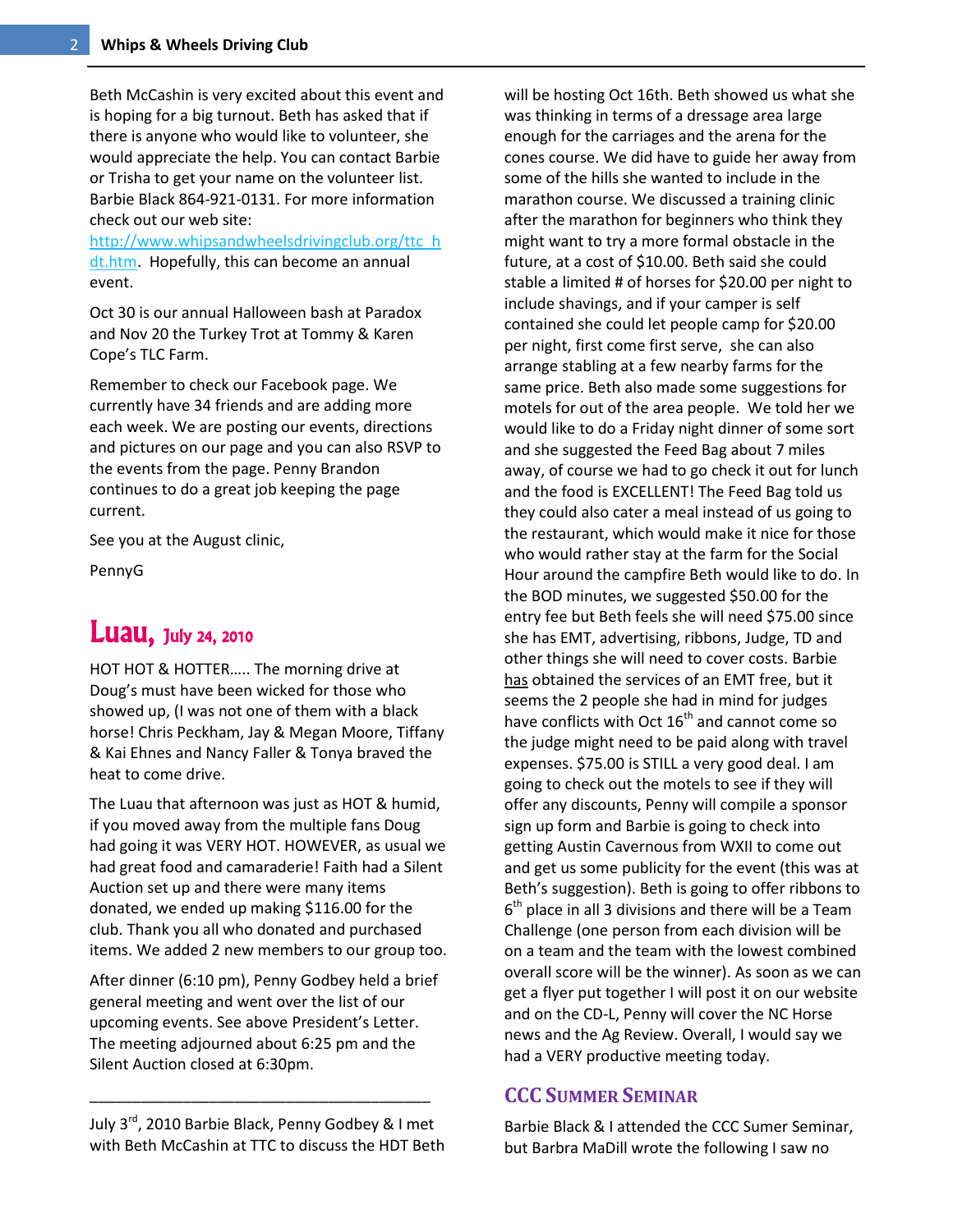need to re write what she wrote*. Note I did look into the Road ID info and set up an account for WWDC and will send in the TTC date to have Road ID sponsor the HDT. I now have the packet (7/29)*

All who attended the CCC Super Summer Seminar seemed to agree that it was a "Super" way to spend a hot and steamy Saturday afternoon and that the Green Creek Fire Hall is a great place for an event.

Natasha Jaskiewicz, D.C. certainly got our little gray cells working as she explained how important she finds her chiropractic training for herself and her own animals as well as her clients'. Dr. Jaskiewicz' passion for her work was apparent as she taught by asking thought provoking questions... Read more about her at

#### <http://www.theanimalchiro.com/Home.html>.

Thanks, Deb Dickerson, for your assistance in getting Natasha to find time for CCC . Bonnie Hine's attention to detail in designing a winning Turnout was fascinating, particularly when she explained how she re-incarnates her hats! Rena Compton, with a rather good record in Turnout herself, caused a bit of envy when she modeled some of Bonnie's outfits. Thanks to Claudette for inviting Bonnie, and Jane Hart for making sure, that Bonnie had no trouble getting from Blowing Rock to Columbus!

Latina Raville's helmet covering presentation was instructive and also a lot of fun. I'm guessing she'll design a helmet cover that will win in Marathon Turnout in a short time --

#### (<http://hideahelmet.com/>).

The second part of Latina's presentation regarded Road ID

#### <http://www.roadid.com/Common/default.aspx> .

We saw several designs, and Shannon Fanning (EMT, but NC & SC) recommended the Road ID Interactive service that allows you to build a fully updateable, secure Emergency Response Profile (ERP) that is available to first responders via telephone and internet. Latina has also secured a Road ID sponsorship for the Pleasure show. Those who had waited since February for Barbara Black's excellent demonstration of and explanation of the advantages of the Achenbach Driving System (in one word SAFETY!!!) were eager to try both the rein board that Barbie had brought as well as Tricia Hardy's clever adaptation using materials usually intended for the trash! For a primer on rein board building ---

<http://204.101.242.56/pdf/TheReinboard.pdf> For a view of "one handed driving" -- AKA Auchenbach, see

#### [http://www.horsedrivingtrialsclub.com/theachenb](http://www.horsedrivingtrialsclub.com/theachenbachdrivingsy.htm) [achdrivingsy.htm](http://www.horsedrivingtrialsclub.com/theachenbachdrivingsy.htm)

Price Story brought updated printed copies of the CCC Pleasure Show Prize lists with her -- Claudette has the extras at Country Carriages. If I report much more, Ned won't have anything to report for the next newsletter!

Barbara

The CCC Pleasure Show prize list is on website - <http://www.carolinacarriage.org/pleasure.htm>

\_\_\_\_\_\_\_\_\_\_\_\_\_\_\_\_\_\_\_\_\_\_\_\_\_\_\_\_\_\_\_\_\_\_\_\_\_\_\_\_\_

\_\_\_\_\_\_\_\_\_\_\_\_\_\_\_\_\_\_\_\_\_\_\_\_\_\_\_\_\_\_\_\_\_\_\_\_\_\_\_\_\_

### **CCDC NEWS:**

The Central Carolina Driving Club pleasure driving show prize list is now available! The show features divisions for juniors, large and small ponies, single horses, pairs and multiples and non-trotting horses. This year it will be held in conjunction with a recognized Welsh pony show (9/10) so there will be special classes for WPCSA ponies, cobs and 1/2 Welsh entries on Saturday. In addition to the regular ADS divisions there will be a separate "games" division featuring fun classes like trail, barrel toss and ride and drive.

The show is in Raleigh, NC at the James B. Hunt Horse Complex. There is permanent stabling and the outdoor arenas have been upgraded with improved fencing, footing and warm-up.

Please contact Linda Sewall at [LCSOnion@aol.com](mailto:LCSOnion@aol.com) for an electronic prize list.

\_\_\_\_\_\_\_\_\_\_\_\_\_\_\_\_\_\_\_\_\_\_\_\_\_\_\_\_\_\_\_\_\_\_\_\_\_\_\_\_\_\_

(From Reba Wagner)

I am sending on an email from Marcie Quist.

#### Hi Abby,

Since there is no summer MCDC newsletter could you spread the word that Kelly is organizing two HDT's at Claire Reid's Big Sky Farm? They are both on Sundays: **Aug 22nd and Sept 19th**.

The HDT's offer the chance for entries to "Do Over" and drive dressage, cones and marathon a second time. The entire events will only last in the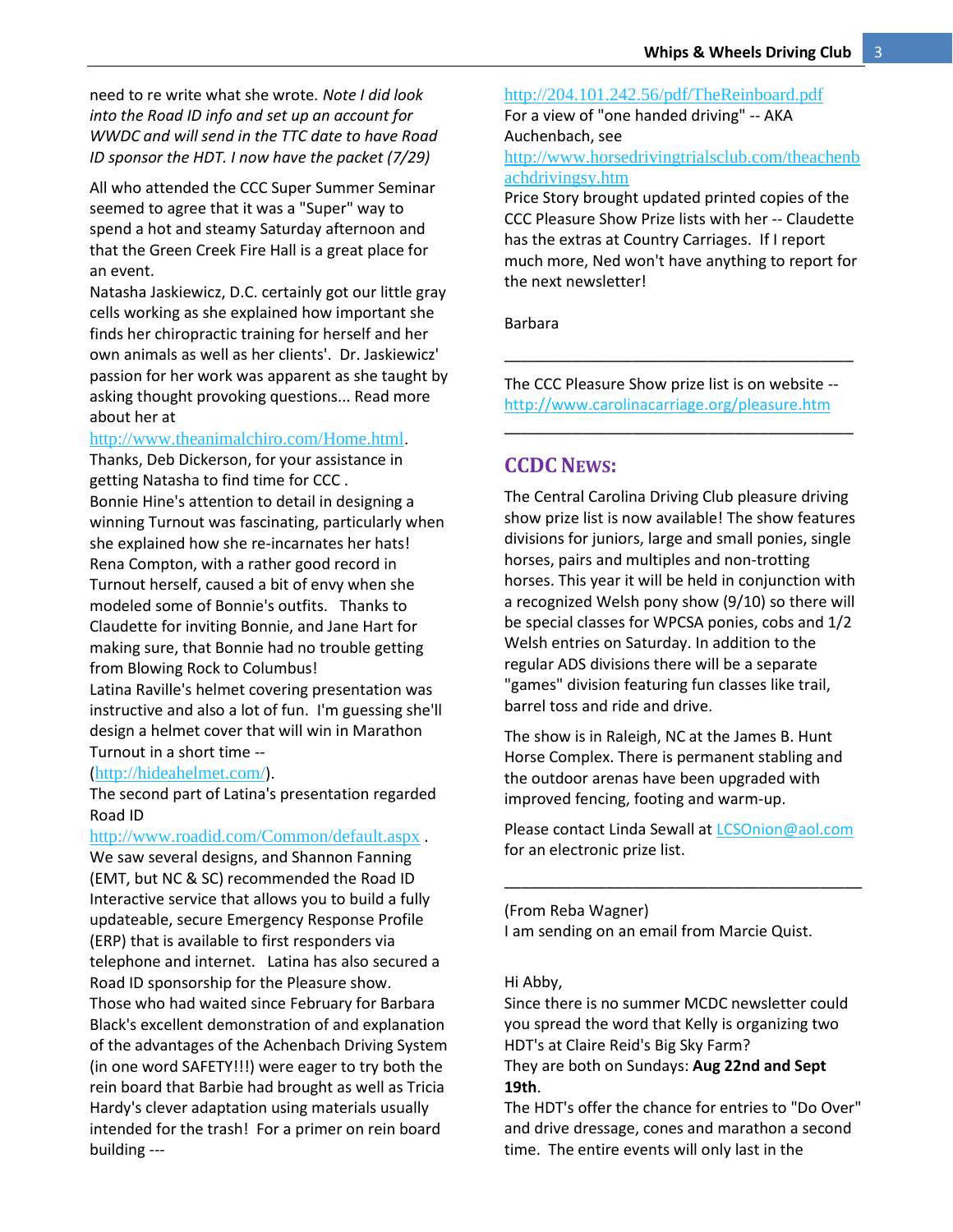morning to avoid the heat, so entries will be limited. All levels are welcome. There is a special clinic for beginners with dinner and a course walk by Kelly on Saturday night. I am taking the entries. As soon as the entry form is ready, I will send it to you to send out to the email list.

We also need volunteers! People with questions can email [FKVALDES@aol.com](mailto:FKVALDES@aol.com) or me at [quistlaw@gmail.com.](mailto:quistlaw@gmail.com) Thanks, Marcie

### **SCHEDULE FOR 2010:**

\*Regardless of the event being held, visitors and spectators are ALWAYS welcome. Please come and check us out! \*

*August 7th Woodleaf Community Center, dinner*

meeting with Susan McCrimmon (registered Pleasure Driving technical Delegate for the ADS) as our speaker.

**Directions to Woodleaf Community Building – 9025 Cool Springs Rd., Woodleaf, NC 27054**

From I-40 take Exit #170/Mocksville/Yadkinville – go toward Mocksville

Take US 601S toward Mocksville – go approximately 3 miles

Turn RIGHT on US 601 South – go 4.6 miles

Turn RIGHT on NC 801 South – go 5.5 miles

Turn RIGHT on Cool Springs Rd – go 0.2 miles ( go past Road Closed signs)

Community Building is metal building on left beside Woodleaf Volunteer Fire Department

From I-85 take Exit #75/Jake Alexander Blvd – (from North turn right/from South turn left)

Take Jake Alexander Blvd (US 601) – go 1.1 miles

Continue on US 70 – go 3.2 miles

Turn left on Statesville Blvd (US-70) – go 6.3 miles

Turn right on NC  $801 -$  go 3.7 miles

Turn left on Cool Springs Rd – go 0.2 miles (Go past Road Closed signs)

Community Building is metal building on left beside Woodleaf Volunteer Fire Department

From I-77 take Exit #49/G Bagnal Blvd/US 70 East

Take US 70 East – go 13 miles

Turn left on NC  $801 -$  go 3.7 miles

Turn left on Cool Springs Rd – go 0.2 miles ( Go past Road Closed signs)

Community Building is metal building on left beside Woodleaf Volunteer Fire Department

If you have questions about the directions or get lost call me at home 704-278-9112 or on my cell 704-495-5507

*September 18th* Paradox Despooking/Safety clinic

*Sept 24-26th CCC Pleasure/Dressage Show*, Harmon field, Tryon

*October 16th* HDT at Thoroughbred Training Center

*October 30th* Halloween at Paradox

*November 20<sup>th</sup>* Turkey Trot at TLC

*December 5 th ??* Christmas Party @ Tuckers?

*\*BYOL= Bring Your Own Lunch!* 

### **CLASSIFIEDS:**

*NOTE: Ads are FREE to PAID members and will run for 2 months then be deleted unless you request them to be run for another 2 months. Must be horse related, i.e. no washers dryers etc.*

NONE @ THIS TIME